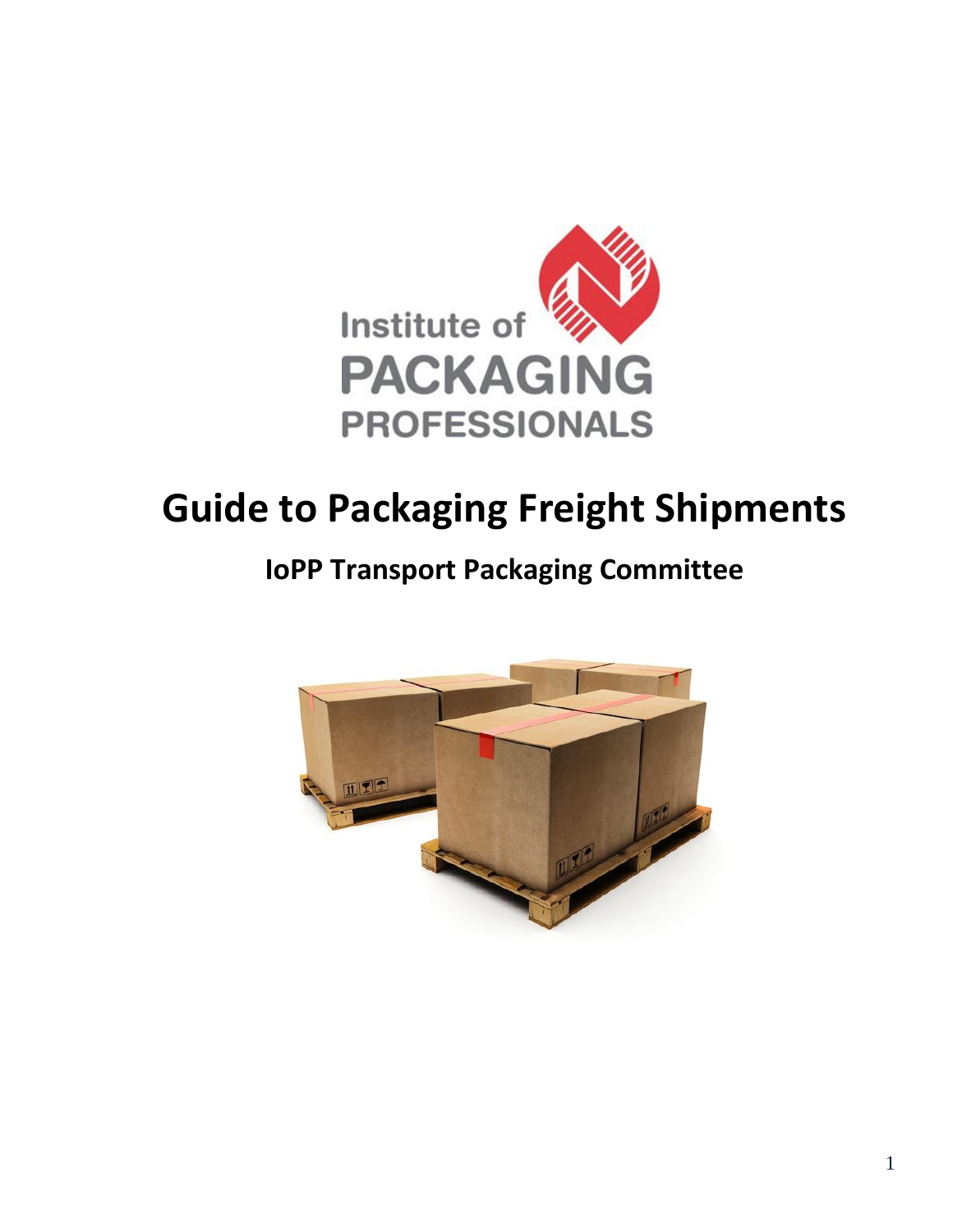### **Guide to Packaging Freight Shipments**

(IoPP Transport Packaging Committee Final — **11/27/07 (updated 8/4/14**))

#### **Scope**

These guidelines are voluntary and intended to assist in designing packages and other shipping units weighing 1 51 pounds or greater, that will perform satisfactorily as single entities in a domestic or international freight carrier environment. These guidelines are not to be considered approved carrier packaging specifications. Following part or all of these guidelines will not guarantee the automatic approval of a damage claim by any carrier.

#### **Terminology**

The following terms are specific to this guide:

**Performance-based**: Design criteria focused on achieving a satisfactory performance to specified elements, such as degree of hazard.

**Shipping Unit**: The complete unit that will be subjected to the distribution environment, for example a crate, box, bag, pallet, or bundle capable of movement by mechanical handling equipment.

**Single Package**: A single shipping container, including any interior protective packaging, which provides a means of protecting and handling a product.

**Freight Carriers**: Distribution carriers that utilize air, ocean or land to transport shipments weighing over 1 50 pounds or shipments that are unitized or palletized.

**Freight Shipment:** A shipment tendered to a freight carrier

**Oversize Shipment**: A shipping unit exceeding the carrier's size or weight requirements.

**Transport Package**: A shipping unit that provides containment and protection to goods during handling, storage, and transportation. The term includes all industrial packaging and the shipping containers for consumer products.

#### **Significance and Use**

This guide addresses the transportation environment, which includes manual handling and the use of mechanical handling equipment.

These guidelines will assist users in design and development of packaging intended for protection of goods while they are in transit from point of origin through various freight systems until reaching their final destination. **The focus of this guide is shipments weighing more than 151 pounds.**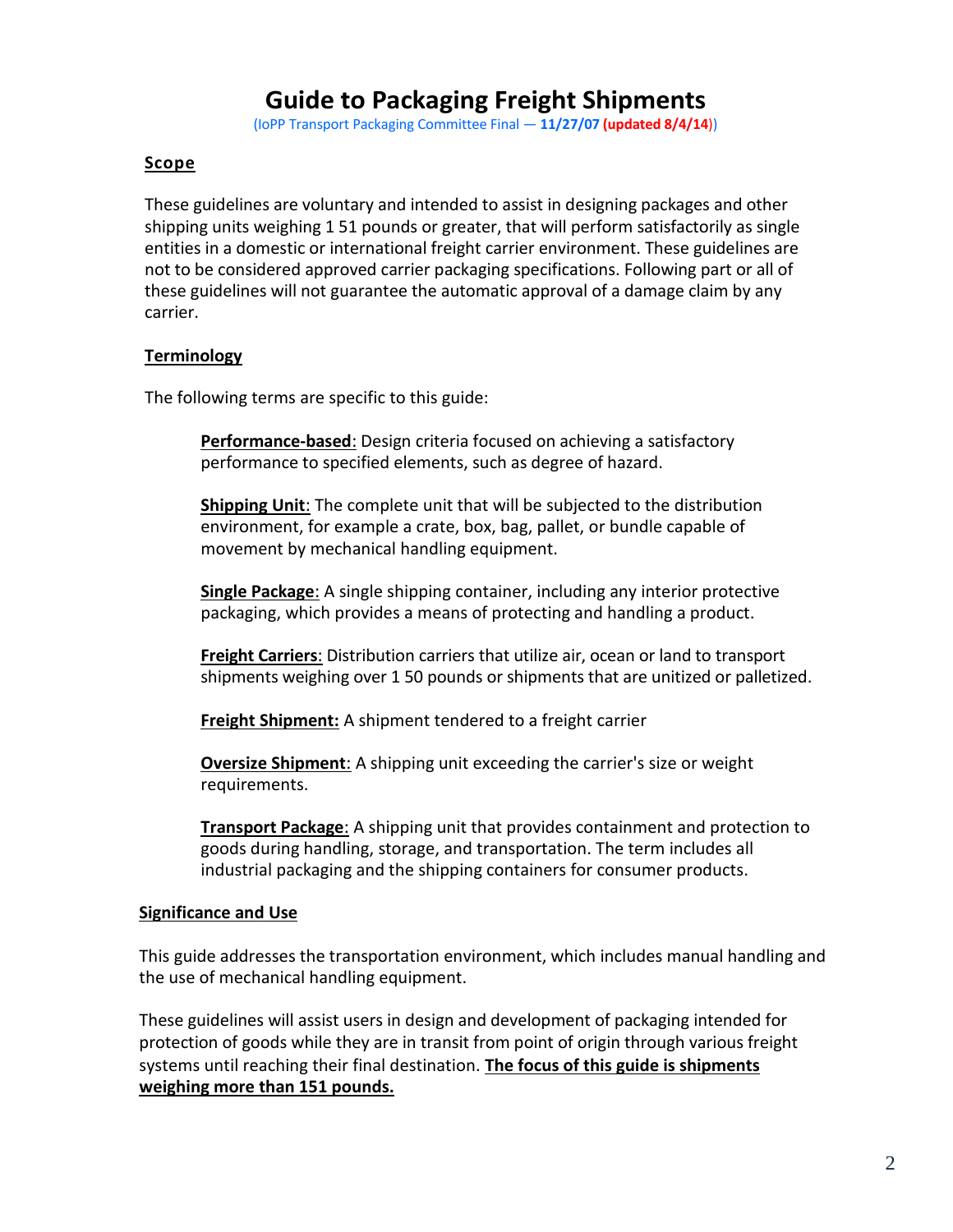This guide includes domestic and international freight parcel shipments. **Shipments of regulated hazardous materials are excluded** from this guide. If a hazardous substance is to be packaged for shipment, seek guidance from the in-house hazardous materials specialist or the carrier. Additional information is available at the Department of Transportation website, **[http://hazmat,](http://hazmat/)dot,gov**, or phone 800-467-4922.

This guide is not a set of detailed material specifications and design procedures. This guide is a listing of desired performance criteria for the transport package. Generally, the transport package addressed by the guide will be secondary packaging, although for some goods the transport package will be primary packaging. The following section on "The Shipping Environment" also applies to *unpackaged* products (tires, spools of wire, castings, etc.) since freight carriers transport many types of unpackaged goods.

To facilitate development of proper packaging, users of this guide should be aware of the characteristics of package contents, including:

- Ability of the contents to withstand the effects of shock, compression and vibration during handling and transportation;
- Ability to support a load in compression
- Susceptibility to abrasion, moisture, corrosion, temperature, static electricity and magnetic fields.

#### **The Shipping Environment**

The normal shipping hazards found in the freight environment can vary by mode. Truckload, LTL, railcar, ocean and airfreight shipping environments typically include hazards that are unique to those modes as well as their common hazards**,** Many of the more severe hazards are due to the number of separate handlings required and the mechanized material handling equipment used.

**Typical Carrier Systems:** Most freight carriers rely on a "hub-and-spoke" network to cover large areas and offer fast, predictable transit times for shipments. The hub-and-spoke system uses major sorting facilities, often called "hubs" or "depots", acting as exchange



points for packages moving long distances. Hubs are designed to sort thousands of packages an hour, permitting the quick exchange and redirection of freight.

Each hub is connected to a number of terminals or operating centers, which serve as home base for the local freight delivery vehicles and where the pickup and delivery service within specific geographic areas are provided. Operating center boundaries are contiguous

so that every address is covered. This system allows next-day ground service to destinations where such is possible**,** in this system, just because a shipment is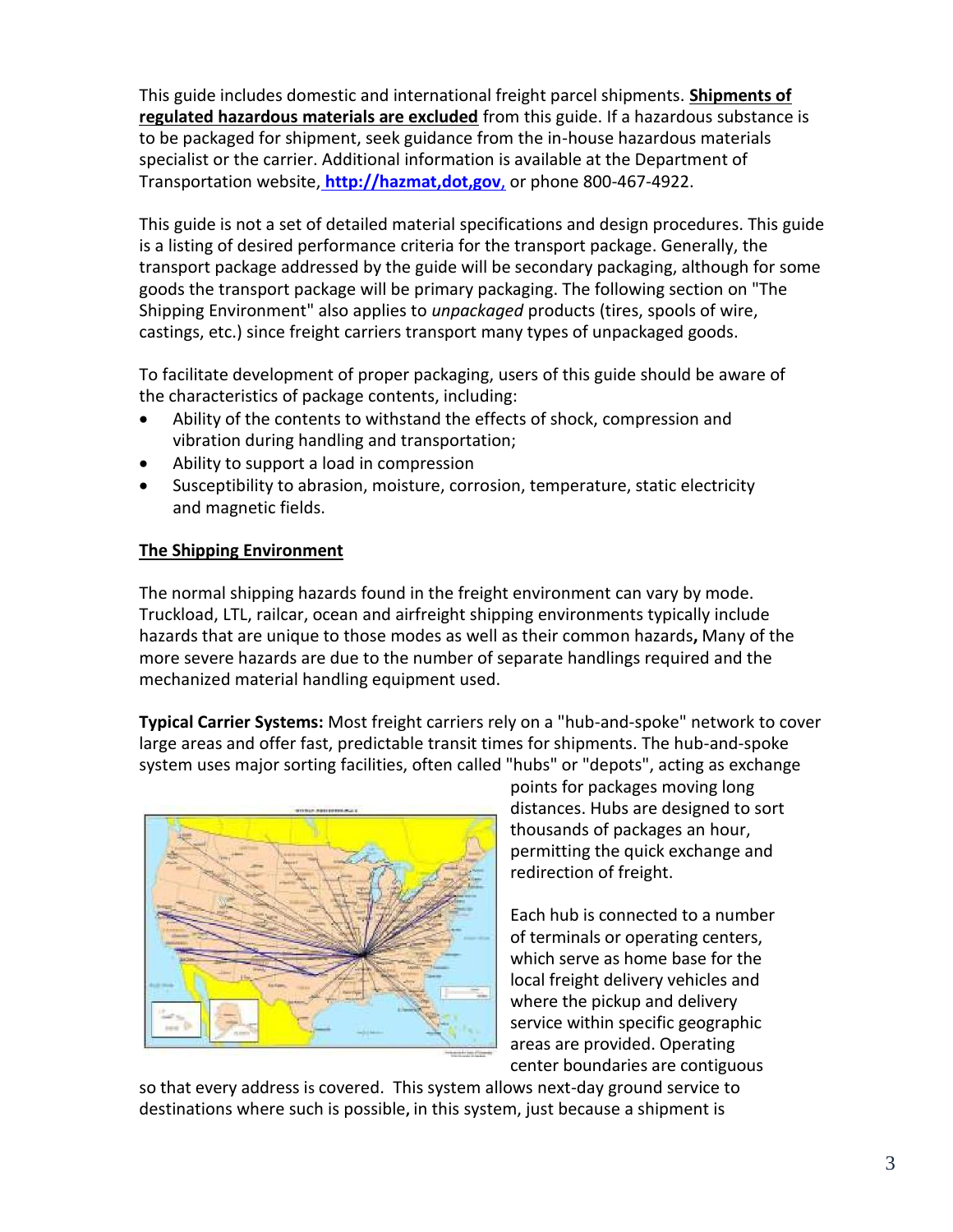designated as a freight package for "next-day air" does not necessarily mean it will travel in an aircraft.

Within each hub or operating center, the freight shipment may travel through the system in a variety of ways, depending on the characteristics of the packaging and the equipment and processes utilized by that particular facility. Shipments can be classified as either *regular* or *irregular*.

*Regular* freight shipments are those that fall within the carrier's guidelines and are easily



handled and transported without special care. Regular Package designers should check their carrier to determine the carrier's specific size and weight limits.

*Irregular* shipments may be:

- Odd or unwieldy shaped shipments making them difficult to handle without damage
- Oversize with dimensions exceeding the carrier's standard limits
- Configured or labeled in such a way as to prohibit stacking
- A potential hazard to other shipments or personnel
- A shipment without any type of shipping container

During relatively short distance shipments (300 miles), some carriers may load/reload packages as many as five times and handle them using multiple methods including manually and mechanically**,** or automatic handling**,** Longer distances will likely result in more loading, unloading, and sorting operations. These operations present a number of hazards that could cause damage if the packaging does not provide adequate protection.

#### **Transportation Hazards**

There are many possible hazards in this environment, but the five principal ones are: shock; vibration; compression; extreme climate conditions; and altitude.

*Shock* - will occur during handling when shipments are dropped, are struck by (or strike) other packages or objects during the sorting operation, or when they shift or fall during transit. The impacts create shock, which may cause fatigue or damage to the packaging and their contents. Recent studies of the handling environment of freight carriers have shown that the majority of shocks result from non free-fall impacts and that most impacts are equivalent to drops from a relatively low height.

Recent studies also indicate that impacts to shipments are mostly rotational drops on edges and somewhat less on corners. Few perfect flat or perfect edge/corner drops are encountered. Most impacts occur on the bottom surface, corners or edges of the shipments. From the package-engineering standpoint, packages should be designed to withstand shock from any direction. Due to the manual and mechanical handling methods, freight carriers may not guarantee orientation or shock labels, or "keep upright"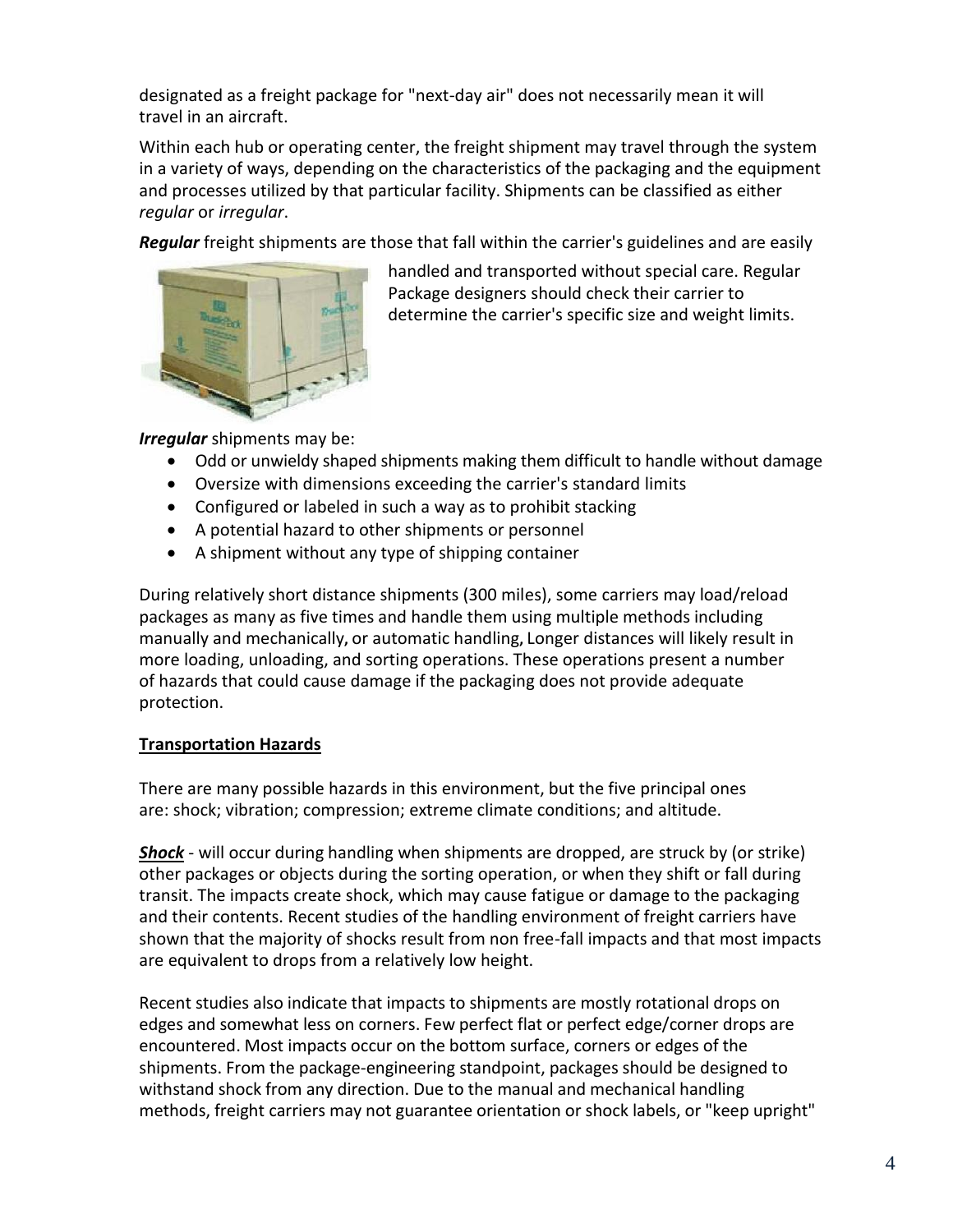arrows. Therefore, transit orientation may be different than the intended orientation. More likely, freight shipments will travel in the most stable orientation, usually the package's lowest center of gravity. This helps prevent freight packages from falling over during the normal loading or sorting process.

If irregulars are handled mechanically with forklift trucks, freight package impacts are most often the result of contact with the forklift, other freight shipments or the freight



shipment falling from the forklift during handling. The drop distance will depend on the height of the load being handled and the distance of the forklift blades from the surface, distances typically ranging from 4 to 48 inches. (These types of drops do not occur as frequently as impacts) Other types of impacts that occur during forklift handling include: impacts with pallets and other freight shipments; impacts with fork lift blades as freight packages bounce during handling; and impacts as freight packages are loaded into or unloaded from trailers, trucks, freight containers, racks or carts during sorting or transportation.

*Vibration-* occurs when a freight package is mechanically moved or transported. Mechanical handling induces a low level of vibration into freight packages as the freight packages bounce on the pallet or directly on the forklift blades during transit. Manual sorting induces virtually no notable vibration. Wide variations of transportation vibration may also occur in different rural and developed areas of the world, which require special considerations or local data collection utilizing the latest vibration measurement technology.

In-transit motions subject freight packages to many levels of vibration over different durations of time. Aircraft and ocean going vessel vibration is typically low amplitude depending on origin, destination, and the carrier's network. Truckload and trailer on flatbed railcar (TOFC, sometimes called piggyback) will subject the freight packages to much higher amplitudes than aircraft or ocean vessels. The duration can range from 5 minutes to several days. Vibration can result in damage including scuffing, abrasion, loosening of fasteners and closures, freight package or freight product fatigue and failure.

*Compression-* may be a static condition, as in a trailer, railcar, ocean container or aircraft when the freight package is under load from other freight packages and the vehicle is not moving. Or it may be a dynamic condition, when the trailer, ocean container or aircraft is in motion. Dynamic compression will impose both vertical and lateral compressive forces when pressure is exerted onto the side of a freight package. This can occur when forklifthandling equipment is used to push loads into place inside a truck, trailer, rail car or aircraft container. When freight packages are pressed at mid-panel, the vertical side panels are more likely to bend or deflect. This deflection can cause internal EPS or other rigid cushioning or molded pulp inserts to fail and cause harm to the content or it's accessories. Ultimately, dynamic compression degrades the compression strength of the outer freight package container. In many instances stacking is unavoidable due to space and time constraints. Even with labels, such as "Do Not Stack" and "Top Load Only" warnings, special labels may not be guaranteed.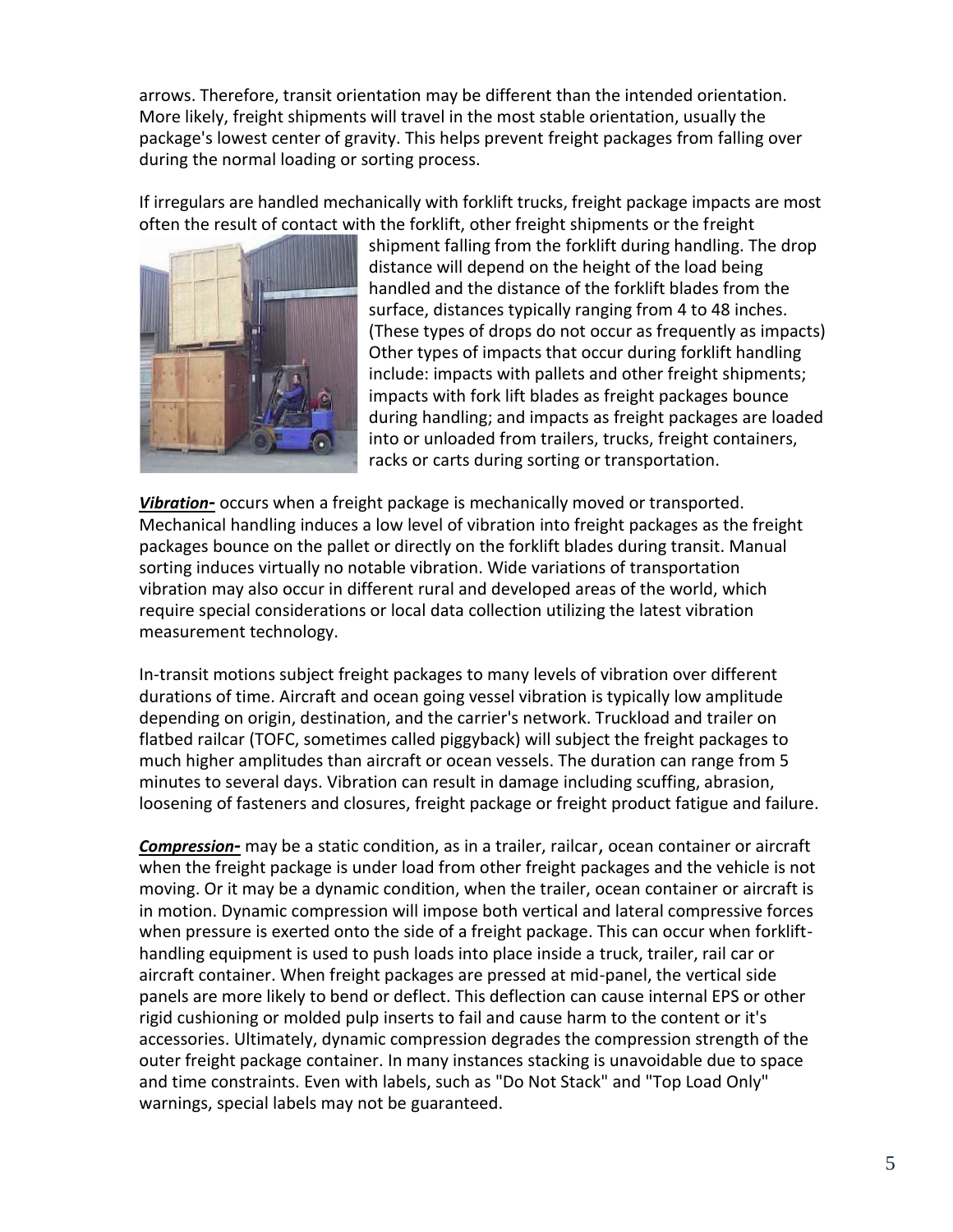Freight handlers may at times use an interlocking method rather than column stacking when loading freight shipments into trailers or aircraft containers, usually building a "wall" across the trailer or container. (Interlocking reduces corrugated box stacking strength up to 50%, compared to column stacking. However, interlocking patterns are more stable and better suited for random size shipments). Although the recommended practice is to load lighter shipments on top of heavier shipments and smaller shipments on top of larger shipments, there is no guarantee of this since freight packages arrive in a random fashion to the build-up or loading area and must be loaded as received.

Freight handling and sorting operations contribute lower levels of compressive forces than in-transit movement. One exception to this is when freight shifts in-transit. This can create a large dynamic compressive force as heavier packages slide into, and accumulate against, other freight packages. Other instances of high compressive force can occur when pallets and forklifts are used to sort or load and unload freight packages. This is especially true when freight packages overhang the pallet or are pushed into another pallet or against a vehicle or container wall. Compression damage can also occur when pallet loads are stacked on top of each other. A loaded freight pallet with bottom deck boards will cause less damage to a load below it compared to a freight pallet with no bottom deck boards. A freight pallet with full bottom deck provides the best load support.

Freight may also experience horizontal compression forces when clamp trucks are used in handling and sorting operations. Multiple factors can affect the packaged-product being handled using a clamp truck. The more an object weighs, the greater the clamping force required for clamping. The lower the coefficient of friction (COF) of the contact pads being used, the higher the clamping force required for clamping. Dynamic forces also act upon objects being handled by clamp truck and should also be taken into account.

*Climatic conditions-* Environmental conditions which may cause damage due to effects of temperatures and humidity. In most instances, carrier vehicles, as well as rail cars, are not conditioned. Therefore packages will be exposed to the same, or more extreme temperature and humidity inside the vehicle than exists outside. Freight packages may be exposed to temperatures as high as  $140^{\circ}$ F or as low as -  $50^{\circ}$ F inside the vehicle, and relative humidity as high as 100%. The only exception is when a freight shipment is inside a temperature controlled trailer, ocean container, or aircraft. Large cargo aircraft are normally conditioned to approximately  $68^{\circ}$ F to 74 $^{\circ}$ F (refer to carrier for their specific aircraft temperature information).

*Altitude-* Freight shipments may be exposed to altitudes as high as 20,000 feet in air shipments that travel in non-pressurized aircraft. Large cargo jets are pressurized to approximately 8,000 feet. Over-the-road altitudes can vary as the shipments move through, across or over mountains. Domestic shipments in the USA typically do not exceed altitudes of 12,000 feet.

*Other conditions-* Several other conditions encountered in most freight shipment delivery systems are different than those in other modes of transport. These include the orientation of packages when tilted on inclines and in flight, and the "bridging" of long packages inside trailers or unit load devices. These conditions are also prevalent during Ocean vessel transportation.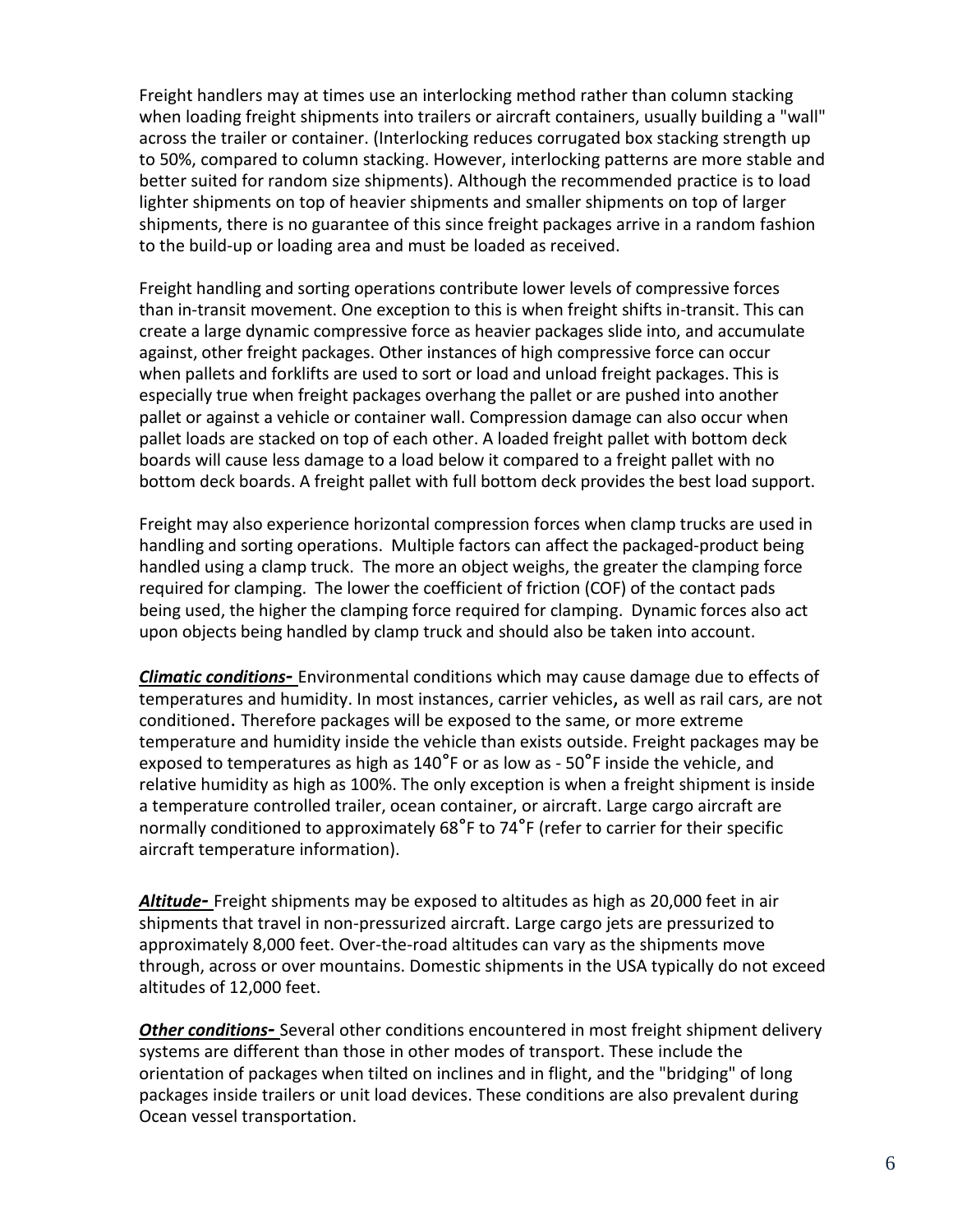Loading and unloading of trailers and ocean containers may require forklifts to travel on incline ramps where package tilting can occur. Maintaining orientation is more difficult as the available space becomes limited. Pallet loaded freight shipments are normally kept upright but un-palletized freight shipments can be loaded in any orientation that allows them to fit into the available space.

In-transit inclines vary greatly between modes of transportation. Compared to trucks, aircraft are unique because they can move quickly and sharply in all three directions at the same time. For example, the maximum operation angles for two common all-cargo aircraft are listed below:

DC-8: 30-degree bank max, 10-degree descent max, 15-degree climb max. DC-10: 30-degree bank max, 10-degree descent max, 20-degree climb max.

Ocean vessels may move in six different directions simultaneously (heave, yaw, pitch, roll, surge and sway). The severity and frequency of these motions is dependent on a number of factors including the vessel size, weight, load configuration, and tide, weather or sea conditions. These forces in transit, in addition to load shifting and vibration, may cause shipments to move in virtually any orientation and angle.

Bridging occurs when a long package is only supported near its ends. Damage can occur if the bridged package is struck near its center by another freight shipment, forklift, or other type of material handling equipment. In transit, long packages may be oriented such that they are not supported along their entire face (bridged), thereby incurring both dynamic and static forces.

 **Carrier Requirements/Restrictions:** Each carrier has its own Terms and Conditions (T&C) that affect freight packaging; it is the shipper's responsibility to determine if their freight shipments meet those carrier's Terms and Conditions**,** Among the requirements or restrictions commonly listed are: Size Limits; Weight Limits; Perishables; Labeling; Special Commodity packaging instructions; Shipments requiring advanced arrangements; Not Acceptable Items; Limitation of Liability; and Maximum Declared Values. To find a carrier's Terms and Conditions go to the carrier's Tariff that is posted on its website or published copies.

#### **General Design Recommendations (by freight package type)**

The following general design recommendations are presented in three categories of freight shipment package types:

- **Type 1** factory packed, pre-engineered custom freight shipment package design, dedicated to one product
- **Type 2** miscellaneous freight items packed in random order at fulfillment centers, catalog houses, and pick & pack consolidation operations
- **Type 3-** occasional freight packages prepared for miscellaneous items

**Type 1- Factory packed in pre-engineered custom packages:** To assure adequate protection from shock and vibration, the freight package designer should determine the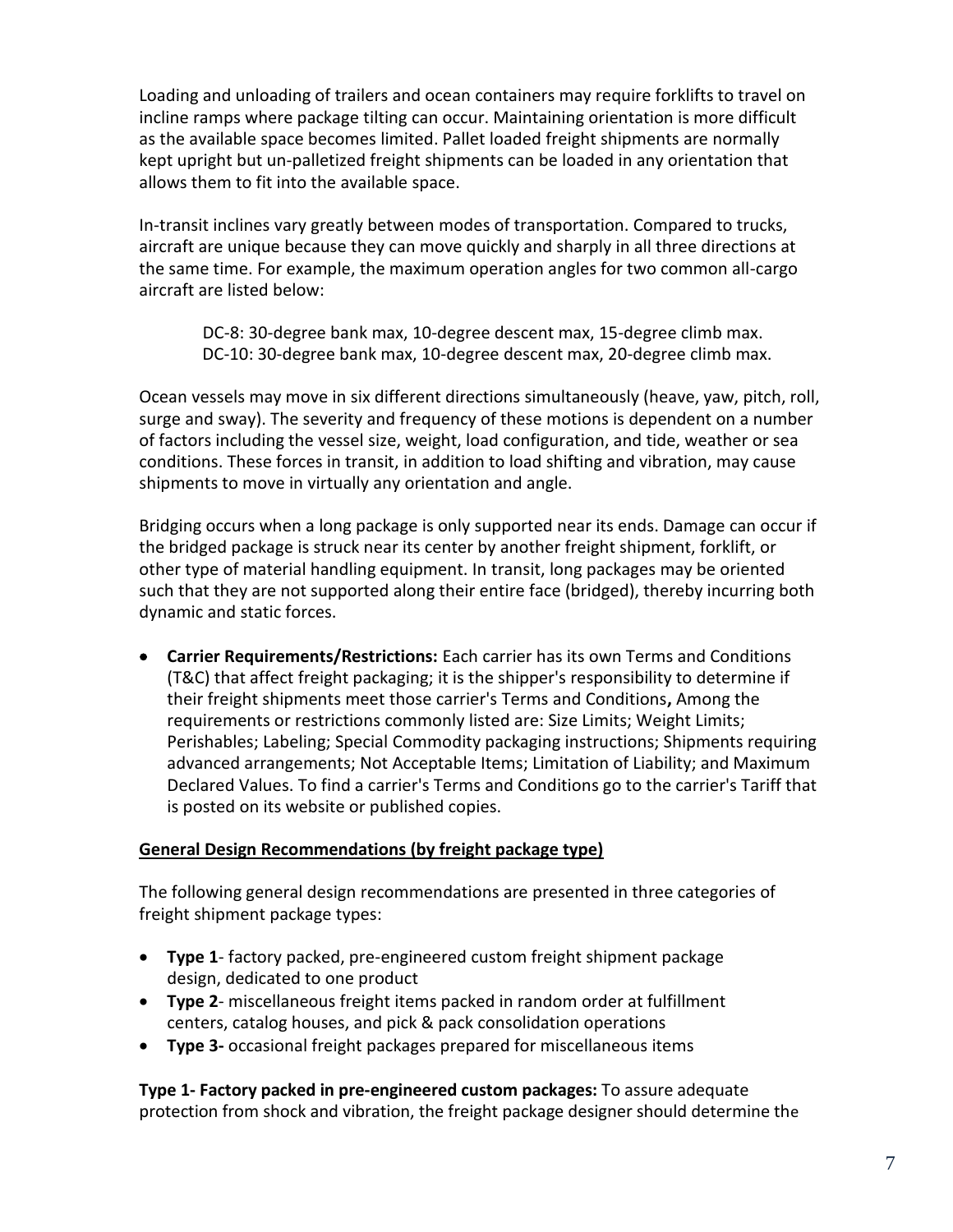product's level of fragility. Fragility level identifies how much force is required to cause an unacceptable level of damage to the product. The most accurate way to do this is damage boundary (fragility) assessment using laboratory shock and vibration equipment, testing to ASTM Test Methods D 3332 and D 3580. If that is not available, a reasonable estimate should be made based on similar products or by working with the product designer to develop an estimate.

Generally, the product should be positioned in the center of the freight package system unless either the fragility is known to differ by orientation, or it is critical to change the freight package center of gravity. Style of corrugated or other appropriate shipping container will depend largely on the method of packing to be used as well as shape and orientation of the packaged contents. Container strength and protective packaging within the container should be cost effective, consistent with product protection, packing labor, and any customer requirements.

Freight products of higher value should be packaged using higher strength and level of product protection than that used with moderate value products. Establishing a benchmark of percent cost of packaging to total product manufacturing cost will assist in determining if packaging costs are equitable within a shipper's product line. However, other cost factors such as cost of failures, shipment returns, and assembly of packaged products, usability and transportation costs can far exceed the direct packaging costs.

Customer preferences regarding package aesthetics, design features, and environmental impact may affect exterior and interior packaging choices, but must be balanced against the need to minimize costs, while providing the product with adequate protection.

**Type 2- Miscellaneous items packed in random order:** In this situation, one or more freight items are packed together as a single freight shipment. Many companies have successfully developed packaging guidelines that define relative product fragility and the amount/thickness of protective packaging required. In the absence of these, a minimum of three to four (3**-**4) inches thickness of protective packaging or space separation between contents and container walls should be provided. The packager generally considers product fragility during packing. Items deemed more fragile should have greater clearance from container walls and more separation from other items inside the container. The same rationale should be applied to products of higher than average value, i.e. products having much higher value than the shipper's average value for the same cubic volume should be packed in larger and stronger boxes or crates with additional cushioning materials.

If the freight-shipping container is a corrugated fiberboard box, use a style that is easily filled by the packer (usually an RSC style). Interior packaging materials should provide adequate protection based on the fragility of package contents and be of sufficient strength to maintain any required clearance between contents and all six-container walls (top, bottom, and four sides), and also to prevent contents from puncturing through the container walls. Hourly rate of packing will also be an important factor in selecting packaging materials, as higher rates may show that costlier materials are more effective when labor is included.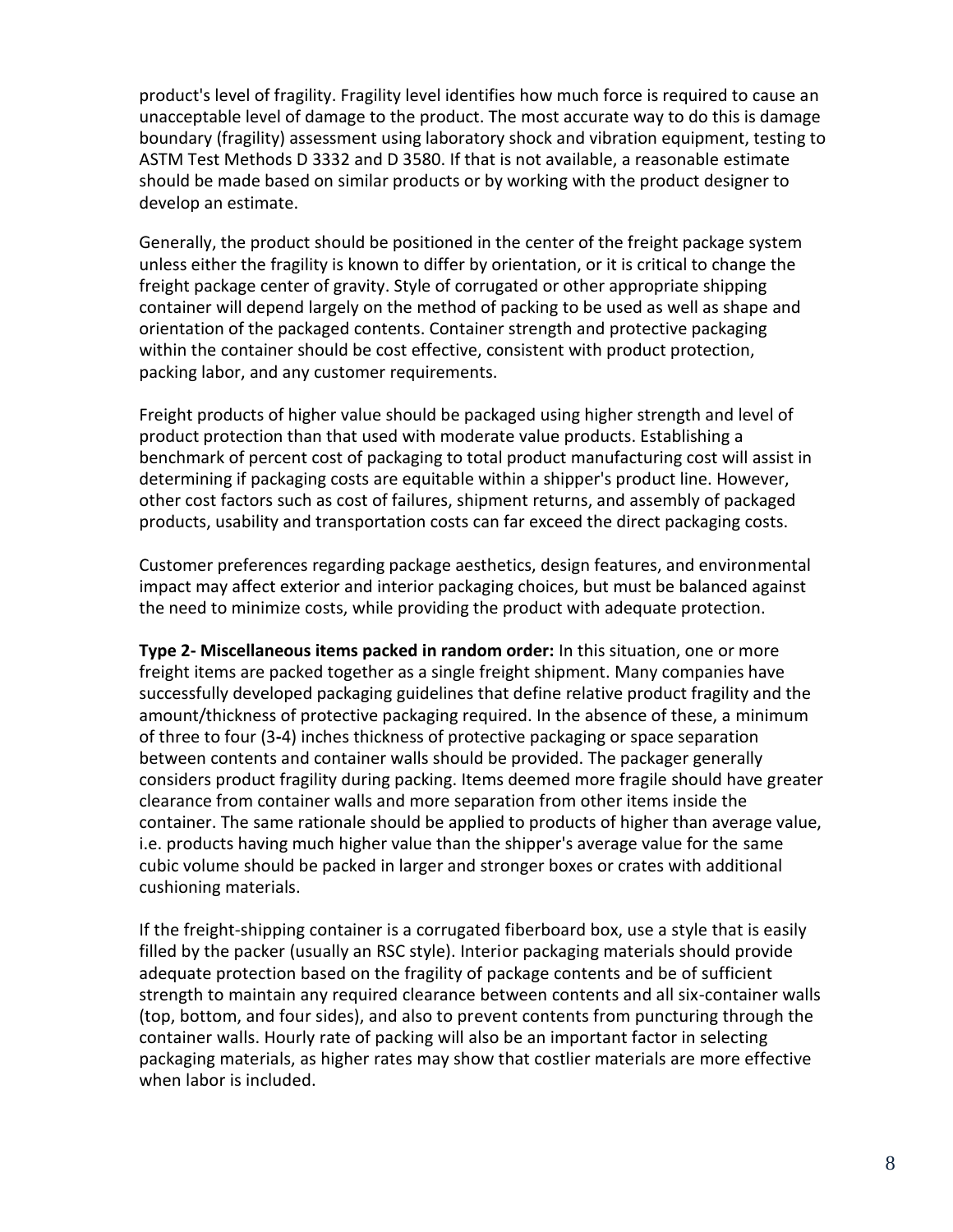Unpacking and disposal of freight packaging materials are important to most customers receiving these types of packages.

Some types of void fill materials may not be acceptable for that reason. Environmental impact of all packaging materials is important and some customers may require that containers and interior packaging be made of the same material for co-mingling by recyclers.

**Type 3- Occasional packaging of miscellaneous freight items:** These are freight packages prepared infrequently on an occasional basis by factories, warehouses, mailing stores, or individuals. The contents vary each time and may be any item acceptable for shipment by freight carriers.

Although fragility levels of these types of items are important, fragility is often not known or easily estimated and the most important factor in determining amount of packaging becomes the intrinsic value of the item. Higher value items should be packed in stronger containers with more cushioning protection than average value items. At least three (3) inches of cushioning material of sufficient density for item weight should be used on all six sides of the content. The amount of cushioning may not be as important a factor for wood crated products that are large and heavy, especially if they have an integrated pallet. In these instances, blocking and bracing the item inside the packaged system so that it can't contact the outer crate walls (sides and top) may well be the most important characteristic of the package. To avoid accidental tipping actions, tall-crated shipments must have a low center of gravity to be capable of remaining upright when tilted to a maximum of 22 degrees from horizontal on a single edge. (See Test Procedures)

Because these items are shipped to customers sporadically and in low volume, environmental impact and related issues are generally not a factor.

#### **Shipping Containers**

Most freight carrier systems are designed to handle palletized shipments. Other types of containers such as wire containers, steel containers, bulk containers, crates or wood boxes are also handled individually by forklift or pallet jack or other mechanical lifting equipment.

**Defining Types of Loads:** A general terminology of the packaging and transportation industry is used to describe three types of loads- easy, average, or difficult.

- Easy loads are items of moderate density (up to 15 pounds per cubic foot) that may completely fill the container or be packaged in interior receptacles. They are not readily damaged by puncture or shock, do not shift or move inside the package system, nor present a hazard to other freight shipments.
- Average loads are moderately concentrated items that provide partial support to all surfaces of the container. Average loads may be placed directly in the shipping container or employ intermediate packaging.
- Difficult loads are items that require a high degree of protection to prevent puncture or distortion, or reduce transmitted shock, and do not support the container. Fragile objects and delicate instruments (having a fragility of 50 G's or less), high-density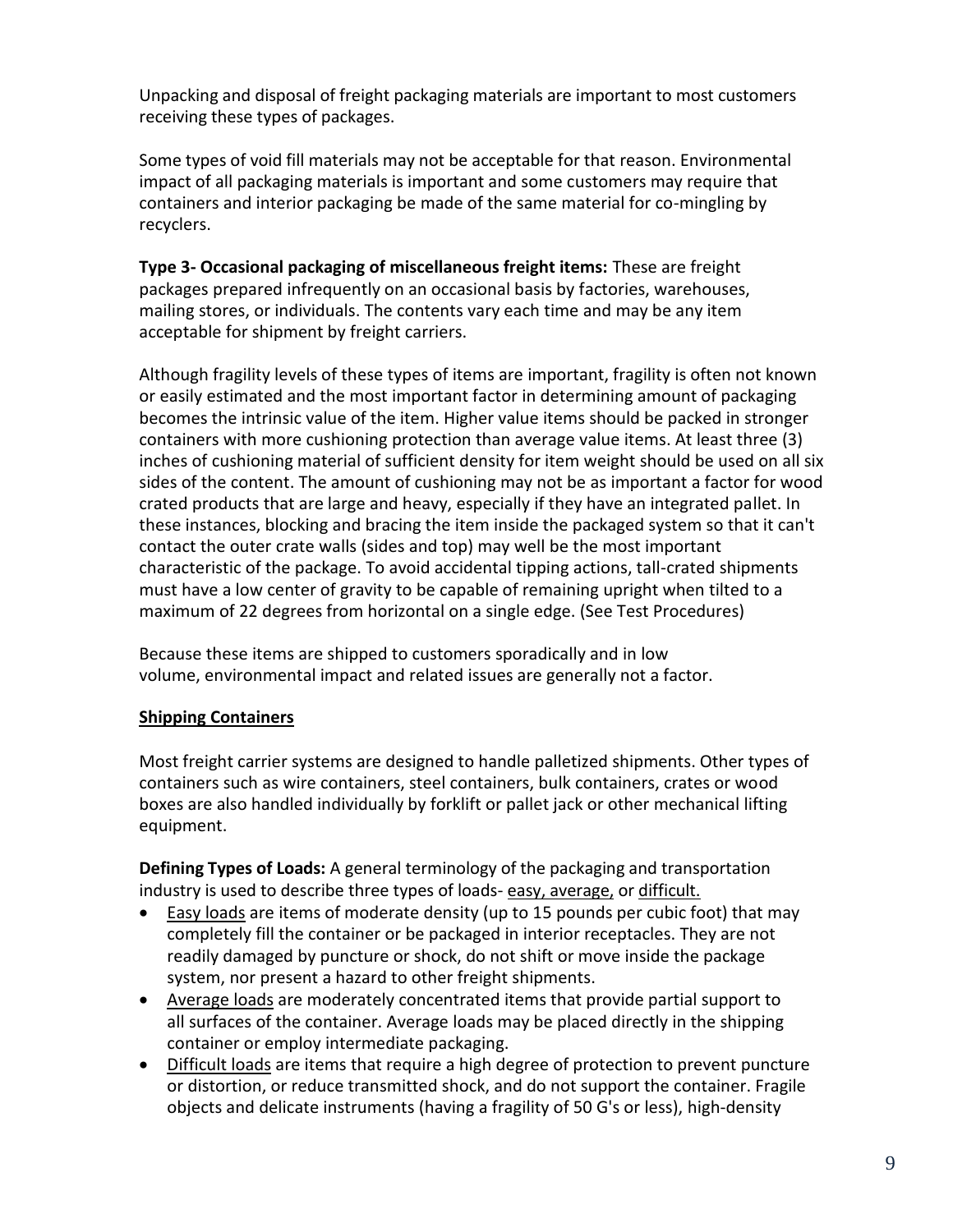items, and small bulk items are in this category. Items with uneven weight distribution may also fall into this category.

**Corrugated Fiberboard Boxes:** *[See IoPP Guide to Packaging for Small Parcel Shipments for additional information]* To adequately protect contents in unitized loads, corrugated fiberboard boxes must be durable and strong enough to resist lateral impacts and dynamic compressive forces. Containers meeting the requirement of Rule 222 are generally accepted...

The BMC (Box Makers Certificate) is required by trucking companies that subscribe to the National Motor Freight Classification and by railroads as an indication of certified minimum strength of corrugated fiberboard for a maximum allowable gross weight and overall box dimensions. To avoid repackaging individual cartons when shipped as single parcel shipments, refer to the IoPP Guide to Packaging for Small Parcel Shipments to determine individual box strengths recommendations.

Both, Mullen burst (Mullen) and Edgewise Crush Test (ECT) grades of fiberboard, are acceptable for corrugated fiberboard boxes in a **freight carrier environment**, however the two grades have different properties that may reflect in their performance during shipment. Mullen grade fiberboard is manufactured to attain certain minimum levels of tensile and tear strength, collectively measured by the Mullen burst test. ECT grade fiberboard is manufactured to attain a minimum level of crush resistance that relates to good stacking strength in the finished box. The ECT measures this strength. Although sufficient stacking strength is an important attribute needed in unitized loads, durability is even more important as the corrugated fiberboard box must retain and protect its contents during both manual and mechanical handling. Durability is closely related to tensile and tear properties. Appropriate consideration of either Mullen burst or ECT grades of fiberboard is an important factor in selecting the right corrugated fiberboard box for any given box size and content weight.

Several other properties of corrugated fiberboard boxes are useful to know as they relate to performance of boxes in unitized loads:

- Corrugated fiberboard is approximately one-half as strong in stacking strength at 8 5% relative humidity (RH) as in normal testing conditions of 50% RH.
- Corrugated fiberboard boxes under compressive load for approximately one week retain about 2/3 of their original machine-measured compression strength. Boxes in storage for a long period (approximately one year) retain about one-half of their original compression strength.
- Interlocked stacking of boxes reduces their compressive strength by up to 50%. Column stacking is preferable for good stacking performance.
- Misalignment of boxes in a column stack reduces stacking strength;  $\frac{1}{2}$ inch misalignment could reduce strength by 30%.
- Stacks of loaded boxes reach their maximum level of motion (natural frequency) during vertical vibration somewhere in the range of 6 to 12 Hz (cycles/second), no matter what they contain. This range of vibration frequency is common within both truck and rail transport.
- Therefore corrugated containers must use an adequate safety factor to achieve desired carton reliability over the expected life of the container.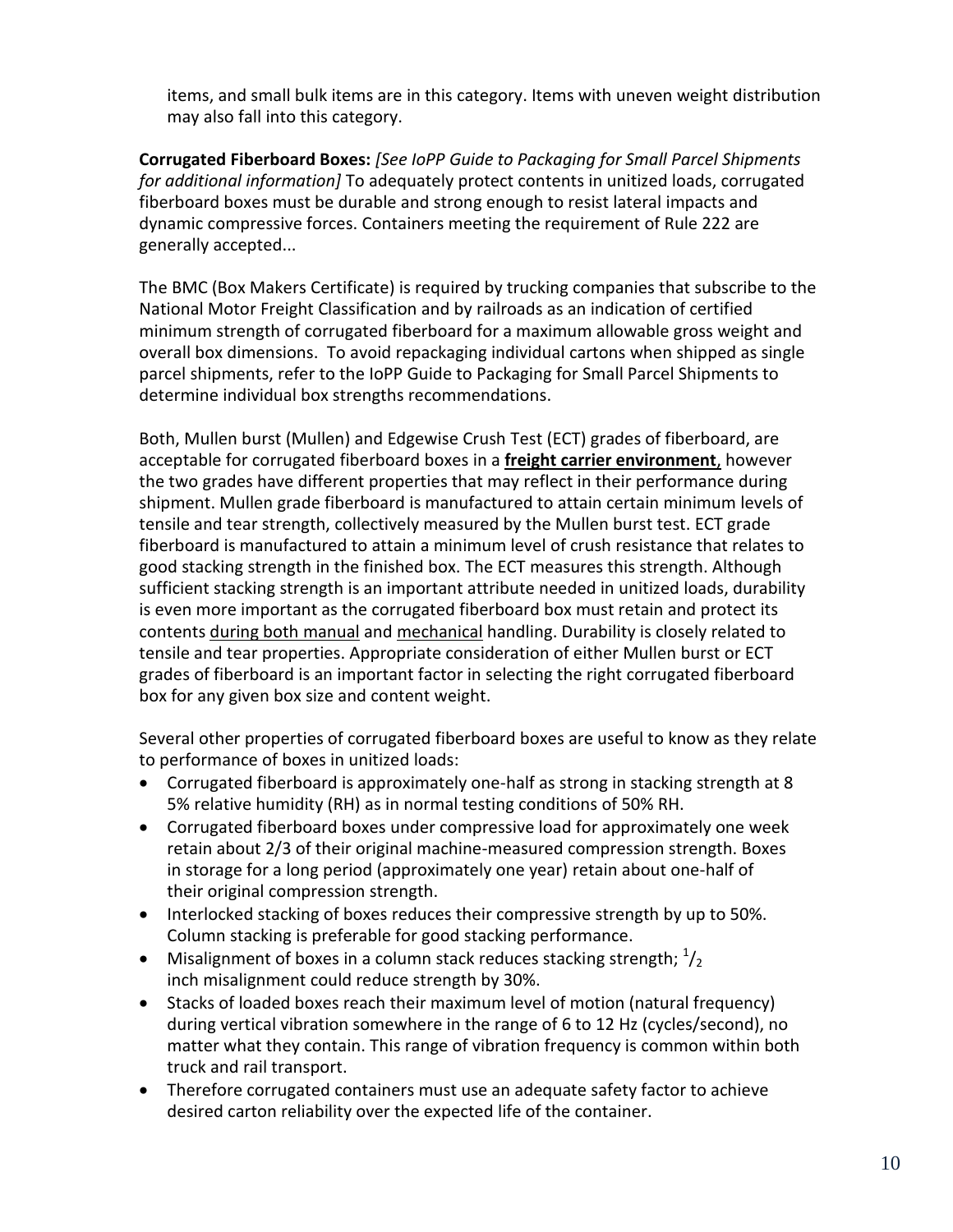Box closure is very important for single freight package shipments. Closure methods suited to shipment of palletized boxes may not be acceptable for the extra stress of individual shipments. Higher grades of closure materials and larger amounts of closure materials are often required. Many standard methods of box closure may be considered, including tape, adhesive, staples and banding (strapping or tape). For detailed discussion, refer to ASTM D1974 as a standard practice of closing, sealing and reinforcing fiberboard boxes. Single strip closure of tape is often acceptable when using premium grades of pressure sensitive tape or premium reinforced gummed paper tape. With lower grades of tape, or with large or "difficult" boxes, a more durable closure can be obtained by also using strips at right angles across flap joints at the ends of the box (six strip or H method). Individual packages weighing over 60 pounds may require reinforcement with bands of non-metallic strapping or reinforced tape.



**Other Shipping Containers:** Bundled shipments should be adequately compressed and reinforced to contain the contents within the bundle. Unitized packages should be adequately bundled together and secured to a pallet or other platform which can be handled with a forklift or pallet jack to prevent shifting and movement during loading, unloading, sorting and transportation activities. Individual cans, pails and drums are acceptable with positive closures. Generally, friction closures by themselves are not acceptable. Protruding devices, such as locking rings, should be shielded with padding to prevent injury to handlers, equipment and other freight shipments. Wood boxes and crates, spools, reusable

containers, and stretch/shrink wrapped items are also acceptable providing they are adequately closed, reinforced and provide the desired level of protection from the normal hazards of distribution. Any protruding handles, hinges, latches, wheels/castors or other devices that may be damaged by contact with other freight shipments or material handling equipment should be padded, recessed or otherwise protected to prevent that possibility.

#### **Interior Protective Packaging**

To properly prepare a freight shipment, packers should use some type of interior protective packaging materials or forms within the shipping container. These materials or forms are utilized for one or more of the following functions:

- 1. cushioning the contents from shock and vibration;
- 2. bracing or blocking contents in position to eliminate movement within the container;
- 3. filling any voids remaining in the container after placing contents within it;
- 4. protecting surfaces from abrasion, scratching, etc.;
- 5. protecting contents from corrosion;
- 6. protecting from ESD (electro-static discharge) using modified versions of packaging materials;
- 7. protecting contents from temperature extremes.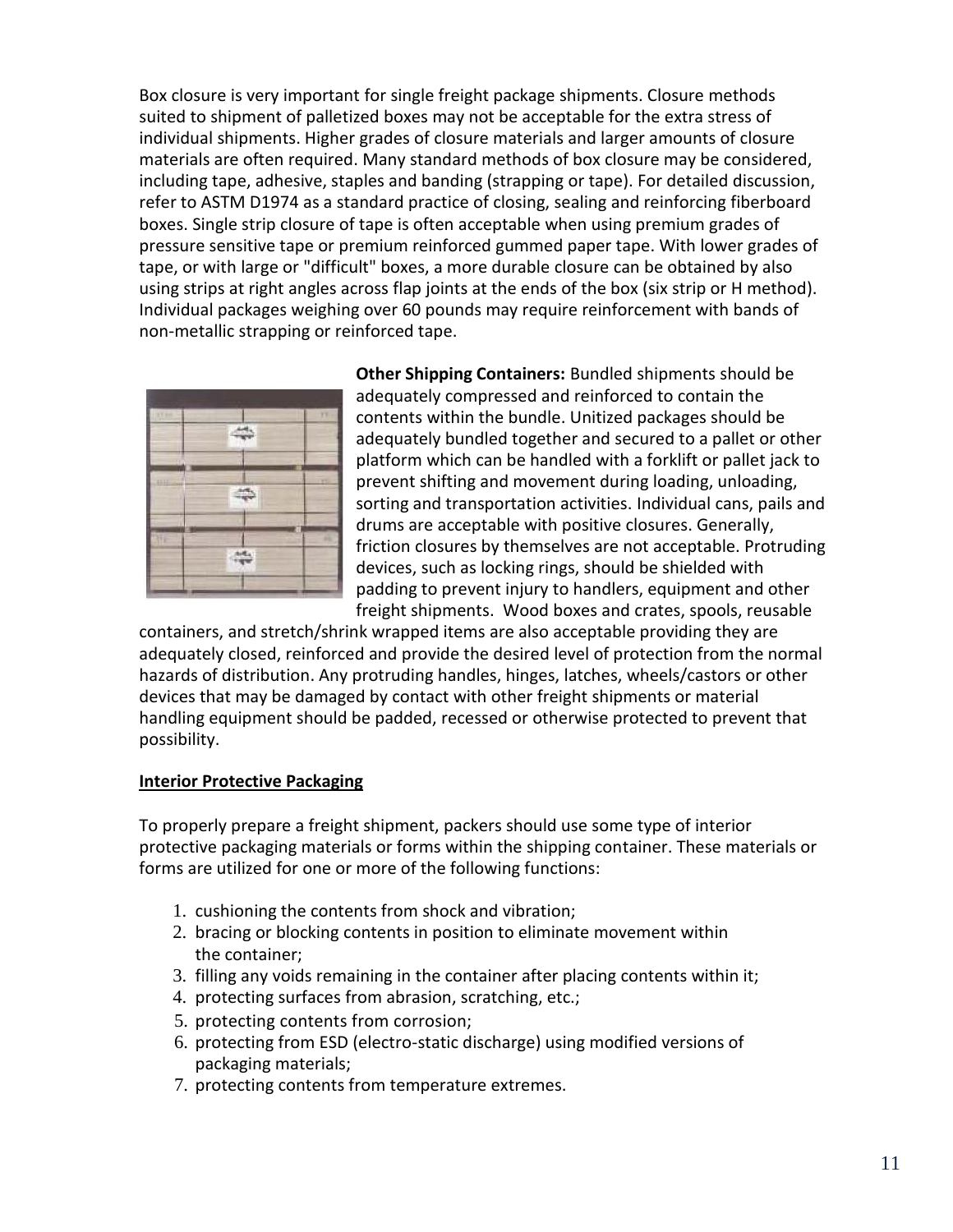**The following table lists common applications for various materials or systems used as interior protective packaging, numbered with codes 1 through 7 as noted above,**

| <b>Material or System</b>                                                   | Common<br><b>Applications</b> |
|-----------------------------------------------------------------------------|-------------------------------|
| Air bags (inflatable engineered cushions)                                   | 1,2                           |
| Air bags (inflatable void fill)                                             | 3                             |
| Air bubble or cellular sheeting                                             | 1, 2, 3, 4, 6, 7              |
| <b>Blow molded toroids</b>                                                  | 1,2                           |
| Converted paper pads- 2 & 3 ply                                             | 1,2,3                         |
| Corrugated or solid fiber die cuts, scored sheets,<br>partitions, build-ups | 1,2                           |
| Desiccants sealed within moisture-vapor barrier                             | 5                             |
| Die-cut expanded paper cells with interleaving                              | 1,2,3,4                       |
| Foam sheet- polyethylene, polypropylene                                     | 1, 2, 3, 4, 6, 7              |
| Honeycomb pads, die cuts                                                    | $\overline{2}$                |
| Honeycomb pads, die cuts- pre-crushed                                       | 1,2                           |
| Loose fill- EPS, paper, molded pulp, starch                                 | $\overline{3}$                |
| Molded pulp forms                                                           | 1,2                           |
| Paper- single ply                                                           | $\overline{3}$                |
| Paper-tissue                                                                | $\overline{4}$                |
| Plastic films, bags                                                         | 4,6                           |
| Polyethylene foam-fabricated or molded                                      | 1,2,6,7                       |
| Polypropylene foam-fabricated or molded                                     | 1,2,6,7                       |
| Polystyrene expanded beads (EPS)- fabricated or molded                      | 1,2,6,7                       |
| Polyurethane foam-in-place                                                  | 1, 2, 3, 7                    |
| Polyurethane foam- pre-molded or fabricated                                 | 1, 2, 4, 6, 7                 |
| Suspension packs- plastic film/corrugated                                   | 1,2,4,6                       |
| Vapor corrosion inhibitors (VCI)                                            | 5                             |

A wide variety of materials and forms are available for interior packaging and most of them will perform more than one of the above functions. Use of reliable engineering data is preferred to assure optimum material performance. When selecting cushioning, bracing, or void fills the packer should use care to avoid over-loading as that may adversely affect its protection capabilities. For Type 2 or 3 freight packages, overfilling the container slightly with void fill material before closing will assure the item is held in place; excessive overfill should be avoided to prevent container distortion and/or damage. Use industry approved lab test procedures to determine how well a Type 1 package will perform in distribution.

When enclosing several items within a freight package system, special care should be taken to protect them from contact with each other as well as external forces. Heavy freight items should not be packaged with fragile items unless extreme care is taken to separate these items from each other. Some items may require specialized interior packaging materials, such as absorptive materials for liquids in case of spill, or dry ice for temperature control. Other special requirements such as shielding from electromagnetic forces should be implemented inside a primary container within the shipping container.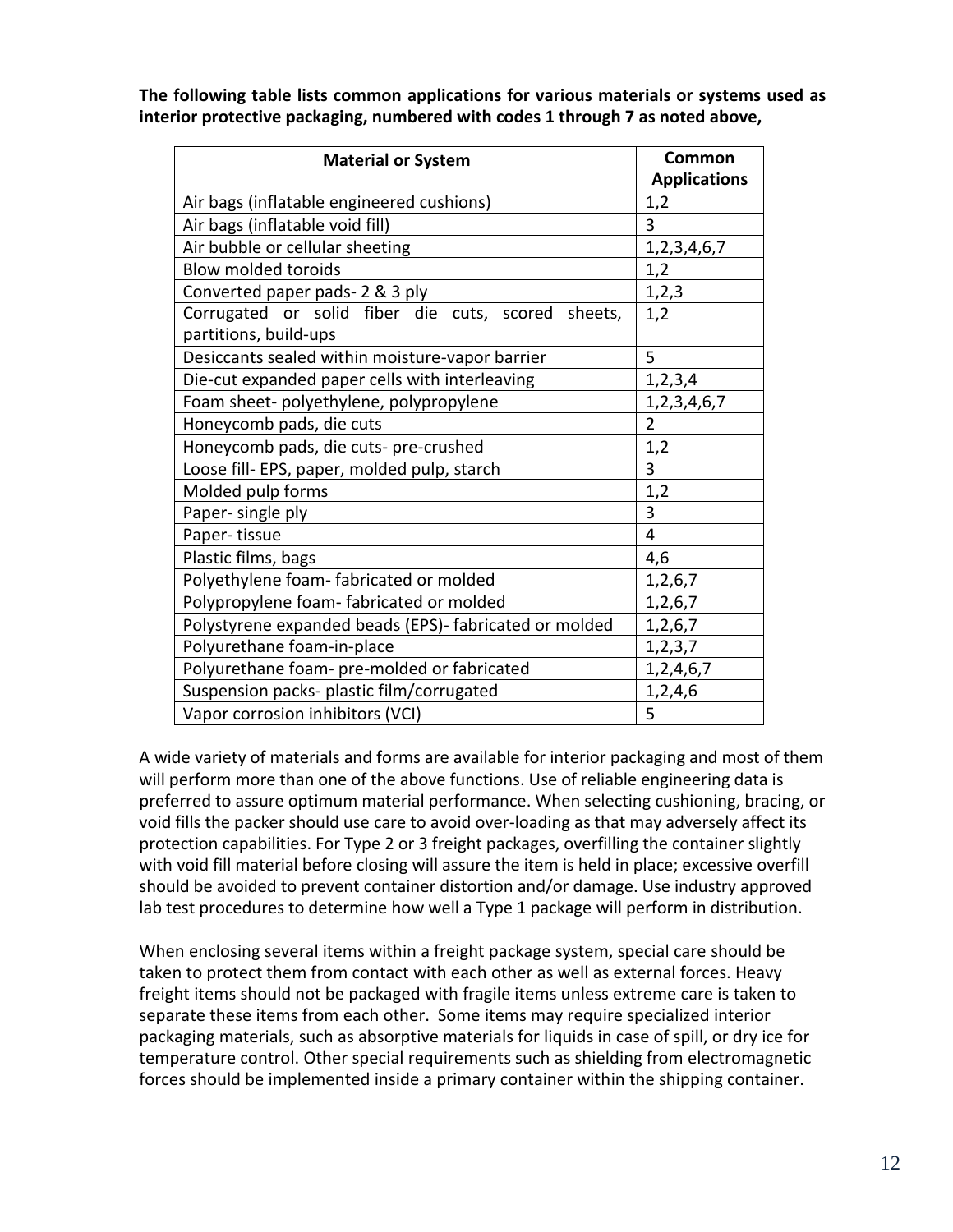#### **Temperature Controlled Packaging**

In shipments by land, ocean and airfreight carriers, significant extremes of temperatures may be encountered that could be harmful to some freight package contents. The shipper should rely on packaging to protect the contents since most general transport conveyances cannot guarantee an optimal transit environment.

A wide variety of insulation materials are available for those products requiring protection against these temperature extremes. These materials are typically used with some type phase-change material such as refrigerant gel packs or dry ice.

For guidance on the range of temperatures that may be encountered on air shipments refer to ISTA 7E Testing Standard for Thermal Transport Packaging Used in Parcel Delivery System Shipment (see ISTA (International Safe Transit Association) listing under Standards in the References and Resources section.)

It is highly recommended that any temperature controlled package design be validated by laboratory testing according to industry standards.

#### **Testing in the Laboratory prior to Shipment**

Pre-shipment testing in a laboratory is the best way to determine if a freight package item is adequately protected against hazards encountered during shipping and handling. Such testing is particularly appropriate for pre-engineered Type 1 packages.

Lab testing can also be useful in developing a general approach to Type 2 freight packaging. However, due to the random nature of Type 2 packaging, testing will not provide the same positive assurance as seen with Type 1 freight package testing.

Shock, vibration and compression are major reoccurring forces present in all shipping modes, including the freight environment; damage will occur unless items are properly packaged to protect against these forces. Temperature and humidity extremes are naturally occurring conditions that will also contribute to package failure in the freight environment. At a minimum, lab tests should assess all of these potential causes of damage.

ASTM International (American Society for Testing and Materials) and ISTA (International Safe Transit Association) are the principal sources for freight methods of laboratory testing, including minimum equipment requirements. Among the test methods recommended for freight shipments are drop, incline impact, random vibration, repetitive shock (loose load) vibration, machine compression, constant load compression and stability tests as necessary. ASTM International and ISTA also provide conditioning practices for temperature and humidity.

When tests are conducted in a sequence similar to that expected in actual shipments, the practice is called performance testing or general simulation. Copies of testing methods and performance test procedures are available from ASTM International, ISTA and the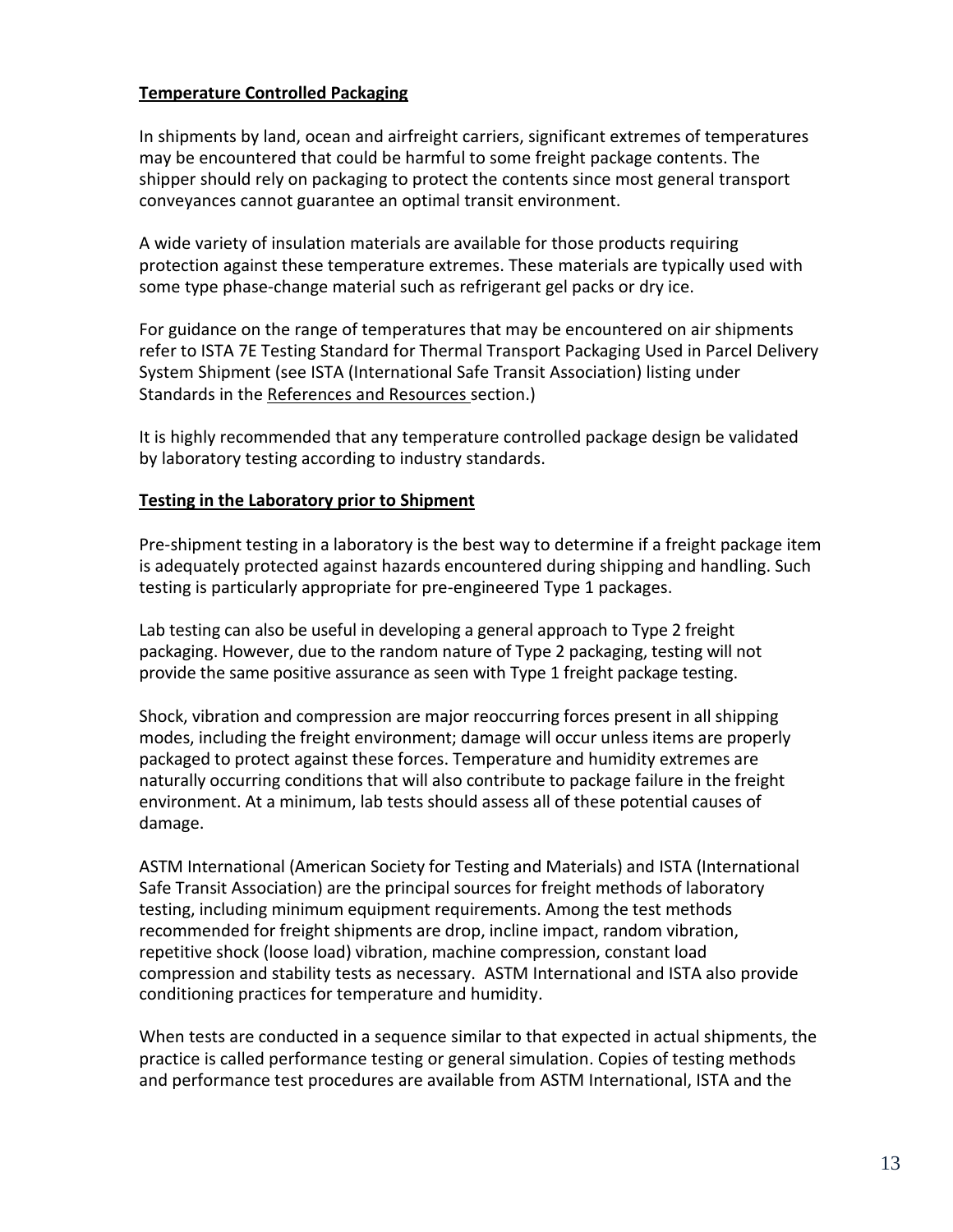National Motor Freight Traffic Association (NMFTA). Some freight or LTL carriers specify these procedures as the minimum requirements for packaging.

It is strongly recommended that Type 1 freight packages should be pre-shipment tested using one of the following procedures:

**ASTM D4169 Distribution Cycles 3 through 12** - Standard Practice for Performance Testing of Shipping Containers and Systems

**ISTA 1B** – Non-Simulation Integrity Performance Test for Packaged-Products Over 150 lb (68 kg)

**ISTA 2B** – Partial Simulation Performance Test for Packaged-Products Over 150 lb (68 kg)

**ISTA 3B** - General Simulation Performance Test for Packaged-Products for Less-Than-Truckload (LTL) Shipment

**ISTA 3E** - General Simulation Performance Test for Unitized Loads of Same Product

**NMFC Rule 180** - Performance Testing of Shipping Containers

Trial shipments via the freight carrier(s) of choice are strongly recommended following successful laboratory testing. Ideally, tests should include multiple freight shipments to each of several destinations. Freight packages may be opened and inspected on arrival or they may be returned unopened to the point of origin for inspection. If damage occurs, an analysis of trial shipment results compared to lab test results may be necessary to determine the cause of the damage. Such damage in trial shipments may indicate a need to increase intensity of one or more lab tests, depending on type of damage incurred, and/or the addition of different types of appropriate tests.

ISTA will provide certification of successful laboratory testing if the tests are performed **(1)** in accordance with a current ISTA Test Procedure or Project, **(2)** in an ISTA-Certified laboratory, and **(3)** for a company or organization (manufacturer, shipper, etc.) who is an ISTA member. In order to determine pass/fail, documented acceptance criteria for both package and contents must be provided to the laboratory prior to testing.

#### **Labeling and Marking**

All freight shipping containers must be labeled or marked with routing information, including consignee and consignor addresses. This information must be legible, easily understood, and durable to better ensure that the package ultimately reaches the intended consignee. The carrier may also require other routing labels and information. The ideal placement of shipping labels for freight shipments is on the vertical sides of the shipping container while in its desired orientation. Visible freight package weight information is recommended to be marked near the top of each vertical side orientation of the individual freight shipment to assist the forklift handler in proper stacking to avoid heavy on light shipments.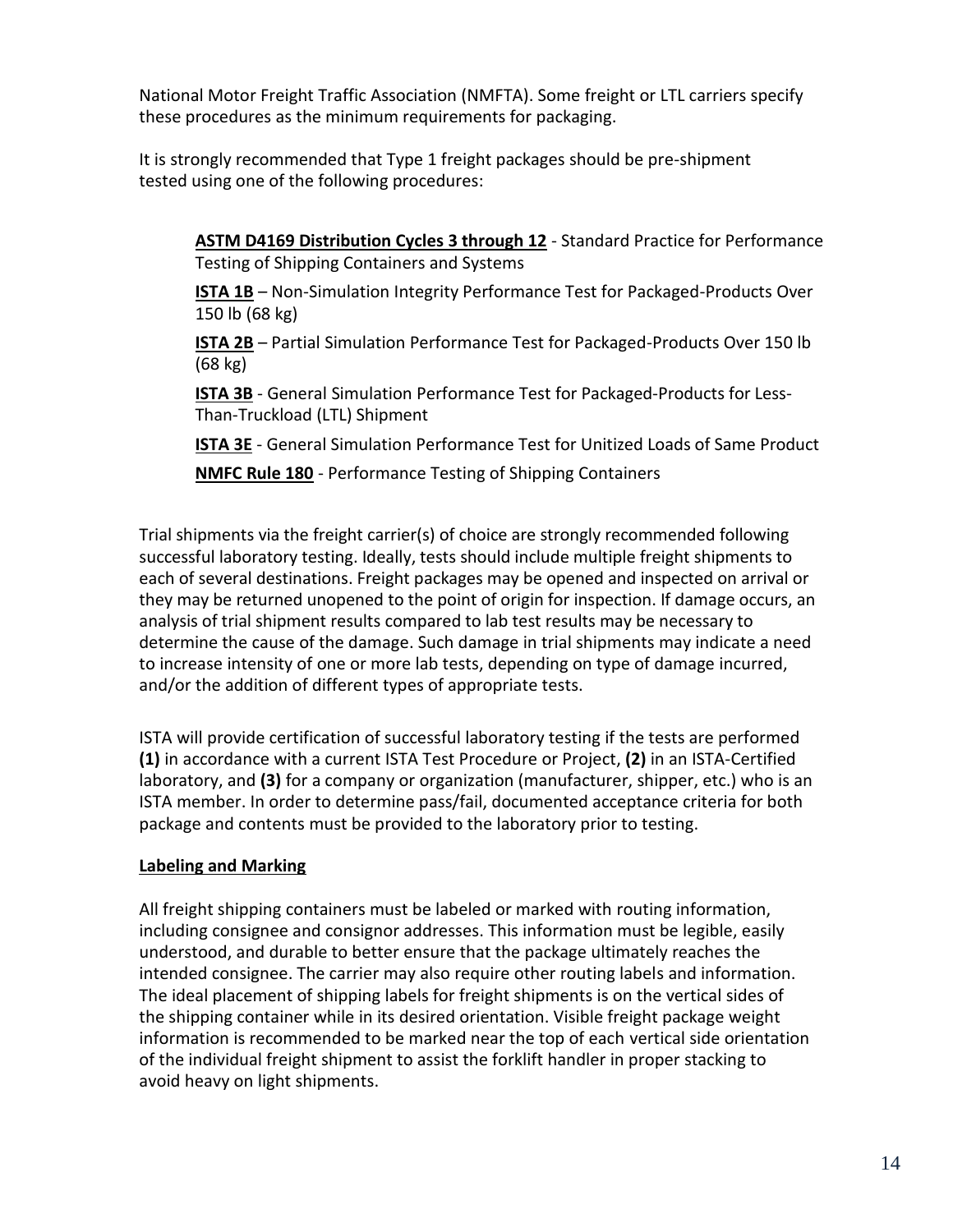Identification of contents on the exterior of the container is not required by carriers, however such identification may be a requirement of the consignee for subsequent identification in storage. When marking content's identification on containers, use a coded system to preclude theft or pilferage of valuable or highly desirable items.

If package contents require a warning such as *Electromagnetic* or *ESD sensitive,* a label or marking should be placed on at least the two largest faces of the shipping container. If the container requires special considerations in handling, consult industry standards "Pictorial Markings for the Handling of Goods" published by ASTM (D 5445) and ISO (780). Keep in mind that some carriers may disclaim any guarantee to honor orientation labels.